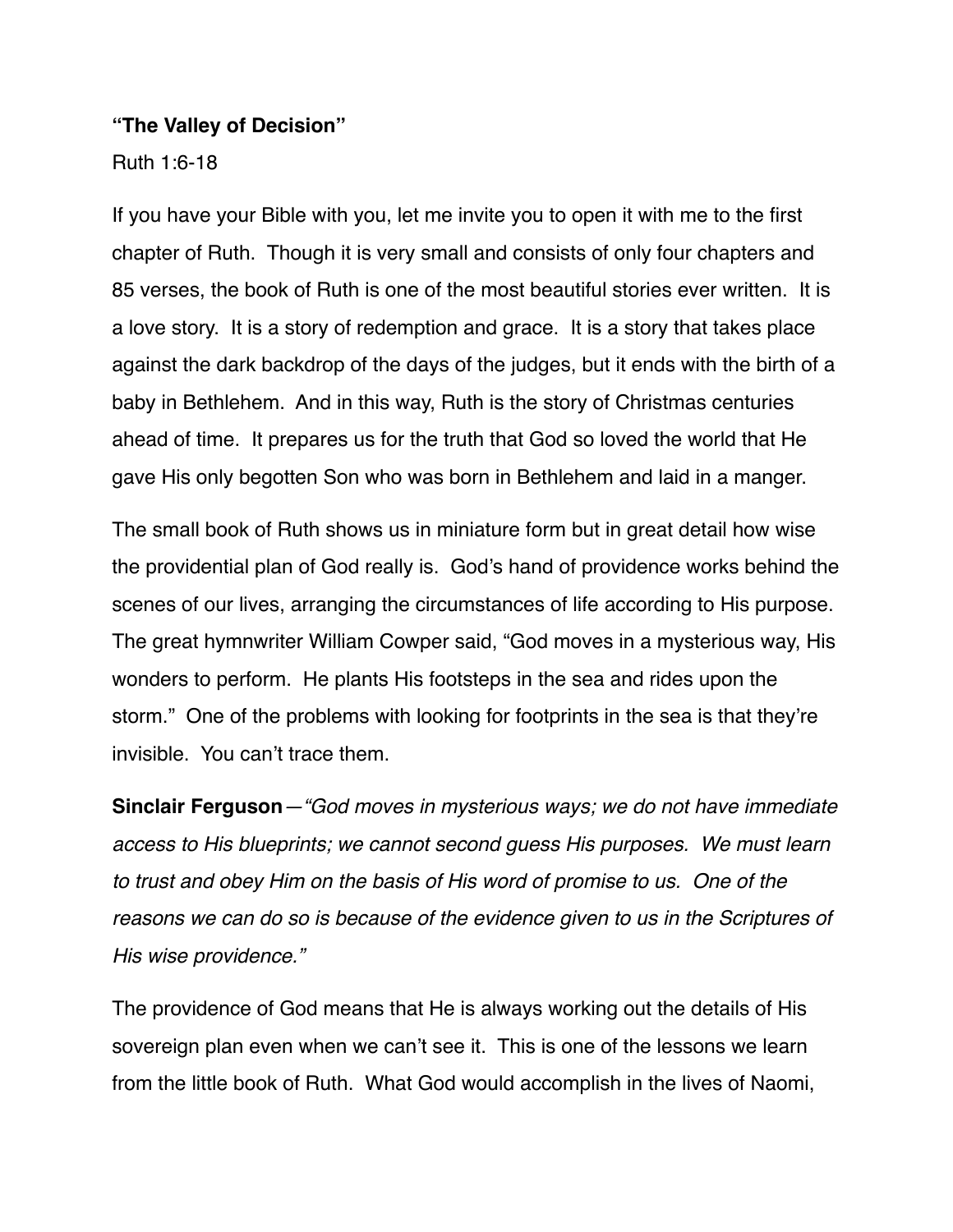Ruth, and Boaz wasn't clear to them at the time. His footprints were not easy for them to trace, but His promise was sure and everlasting.

There are a series of unfortunate decisions here at the beginning of the book that eventually lead to great blessing as God's providence and grace overrules. The first chapter of Ruth is full of decisions. We're told about Elimelech and his decision to uproot his family from Bethlehem and move to Moab. We read about the decisions of his two sons, Mahlon and Chilion, to marry Moabite girls. Naomi and her daughters-in-law are faced with their own decisions. It is almost as if everyone in this chapter finds themselves standing in the valley of decision. The decisions that they make have consequences that go on to affect their lives.

It is certainly not an overstatement to say that life is full of decisions. Isn't it amazing when you stop to consider the number of decisions that we're faced with on any given day of the week? I read where some sources estimate that an adult makes about 17,000 remotely conscious decisions each day. Can you imagine that? This number may sound absurd, but we make 226.7 decisions each day on just food alone according to researchers at Cornell University.

As your level of responsibility in life increases, so does the wide range of choices you are faced with. We're faced with physical decisions such as:

- what to eat and what not to eat
- what to wear and what not to wear

We're faced with financial decisions that involve:

- what to purchase and how to spend our money
- what jobs and vocational path we will pursue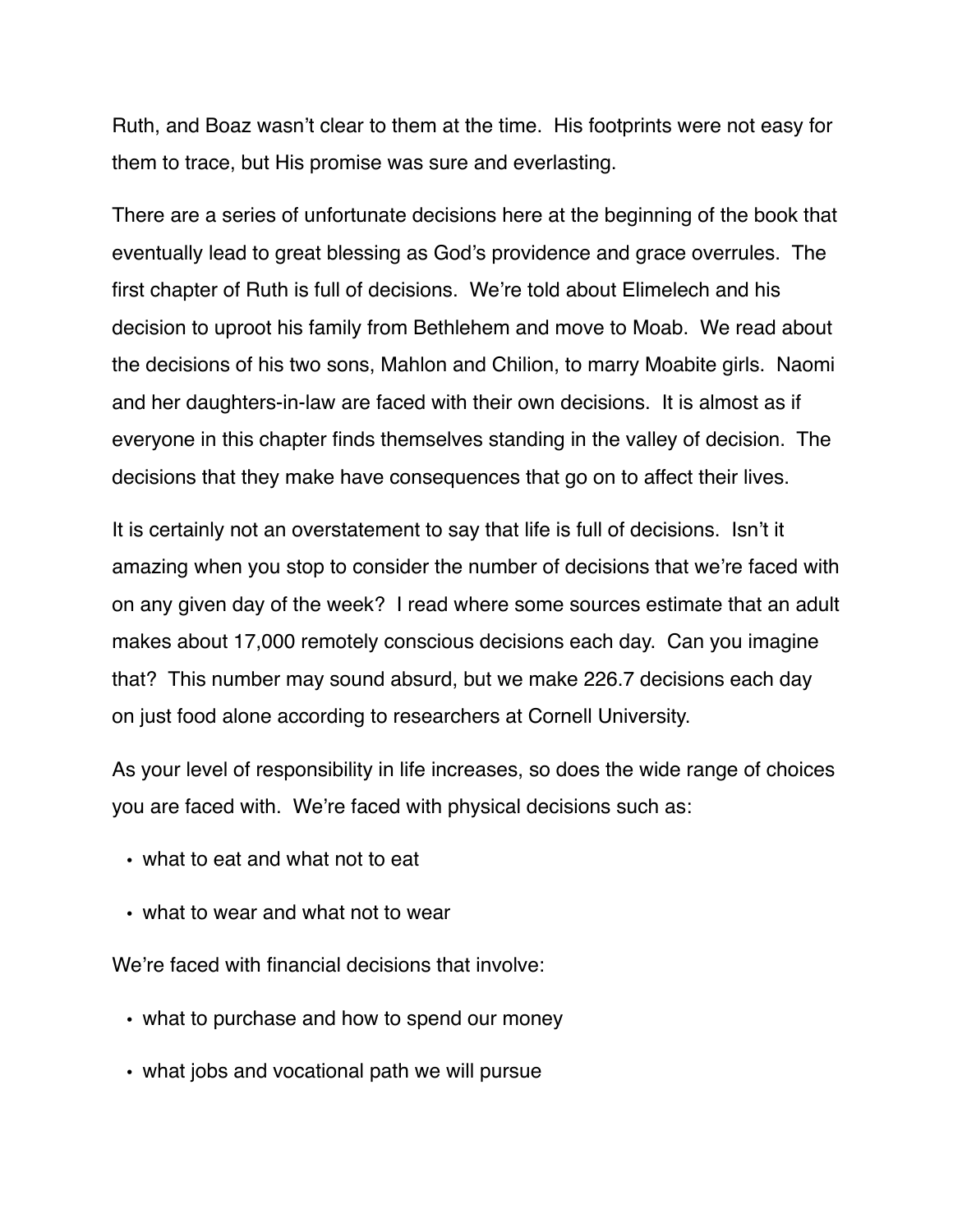• how to vote for leaders in government

We face relational decisions and family decisions, such as:

- who to spend our time with
- who we will date and marry
- what we say and how we say it
- how to raise our children

On and on it goes. Life is full of decisions, and what may seem like an insignificant decision at the time it is made can be one that has life-altering consequences. Such was the case with something that happened in the life of Teddy Roosevelt, the 26th president of the U.S…

On the evening of October 14, 1912, outside of a hotel in Milwaukee, WI, Roosevelt folded a 50-page manuscript in half and slipped it into the breast pocket of the overcoat he was wearing. He was headed to a nearby auditorium to deliver a speech. As he stood to wave at the crowd, a man shot him in the chest at pointblank range with a .38 revolver. Fortunately, the gun was aimed at the side of his chest protected by the thick papers of the speech. The padding of paper slowed the bullet enough to keep it from piercing him, and he went on to deliver the 84 minute long speech. It was a split second decision, but one that had life-changing consequences.

Life is full of decisions, and the most important decisions are those decisions that involve what we believe and who we place our faith in. I want us to notice three decisions made by Naomi and her daughters-in-law, each of which illustrate how the decisions we make in life often impact our future.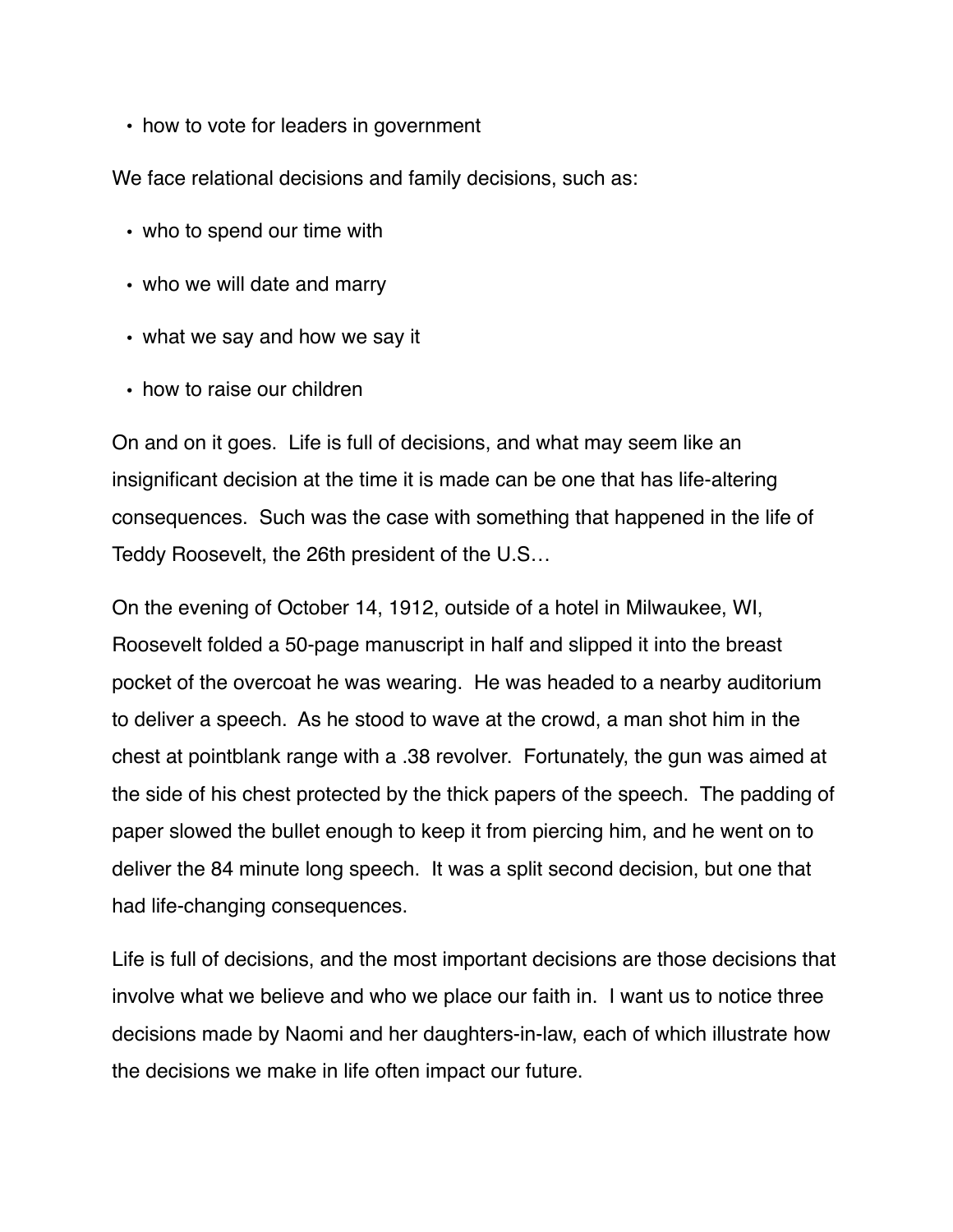## **1—The decision to turn AROUND**

*"Then she arose with her daughters-in-law to return from the country of Moab, for she had heard in the fields of Moab that the Lord had visited His people and given them food. So she set out from the place where she was with her two daughters-in-law, and they went on the way to return to the land of Judah."*

Noami had lost everything during her decade long stay in Moab. Her husband and provider had died. Things went from bad to worse when her sons die. There is nothing left for Naomi in Moab. If there was any hope for her at all, it was to be found at home where she belonged. Now, I don't know how she heard the news, but somehow word came to where she was that the Lord had visited His people and had given them bread. The fields of Moab offered nothing but pain and hardship, but bread awaited her in Bethlehem. So Naomi decides to go home.

(illus. of Prodigal Son in Luke 15)

The Lord God had visited His people in Bethlehem. What more was there for Naomi to do but to repent and go home? That's what verse 6 says she does.

## **"Return"***—word is 'shub' which means repent*

The word is used multiple times in chapter one—verses 6, 7, 8, 10, 16, and 22. It means to return, to turn back, to go back, to do an about face. The constant repetition of this verb is significant because it is not only the Hebrew word for 'return,' but it is the main word in the Old Testament to describe the turning back of a person to God's covenant grace and mercy.

**Deuteronomy 4:29-31—"But from there you will seek the Lord your God and you will find Him, if you search after Him with all your heart and with all your soul. When you are in tribulation, and all these things come upon you**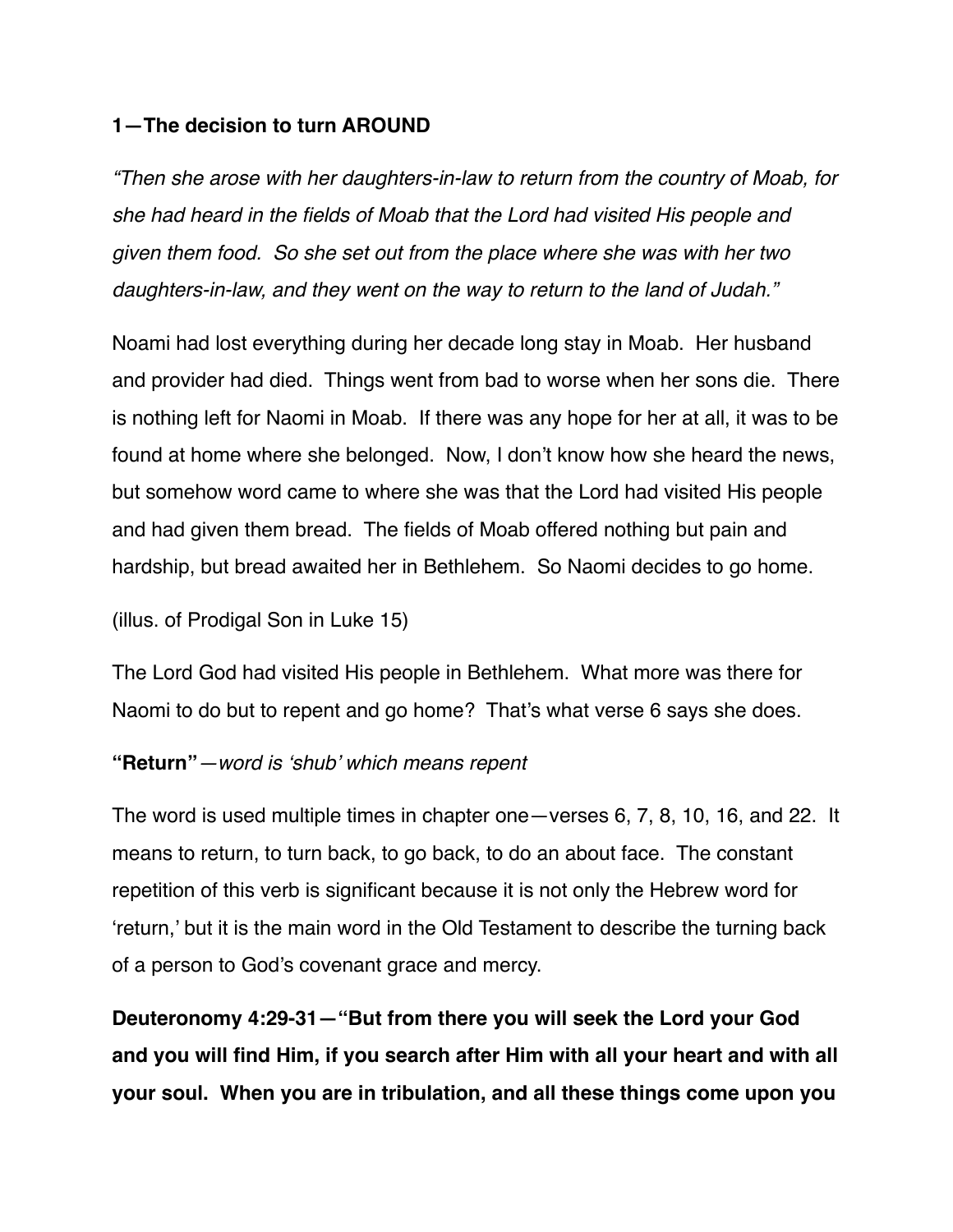**in the latter days, you will return to the Lord your God and obey His voice. For the Lord your God is a merciful God. He will not leave you or destroy you or forget the covenant with your fathers that He swore to them."**

The word 'return' runs like a melody line throughout the whole story. When we read it over and over again, we can't miss what the story is all about. Ruth is about turning back to God. It is about returning to His grace. It is about returning to the place of His provision.

Repentance is doing an about face and turning around.

Repentance is a not simply a one time decision. Did you know that? Repentance is a way of living. It is not simply for unbelievers who come to faith in Christ. It is an attitude that characterizes the life of believers. If you've gotten out of the will of God, the first step back involves repenting. It is what Jesus said to the church at Ephesus:

**Revelation 2:5—"Remember therefore from where you have fallen; repent and do the first works, or else I will come to you quickly and remove your lamp stand from its place—unless you repent."**

Jesus told the church at Ephesus to remember what He had done in their lives, to repent and turn around, and then return to the first works. That is the prescription for every backslidden believer.

That's exactly what Naomi does. She remembers God in His grace. He is the God who keeps His covenant promise and will not go back on His word. He is the One who visits His people with bread. Then, she repents and does a 180. She turns back from where she had been living. And then she returns to the place where she belonged.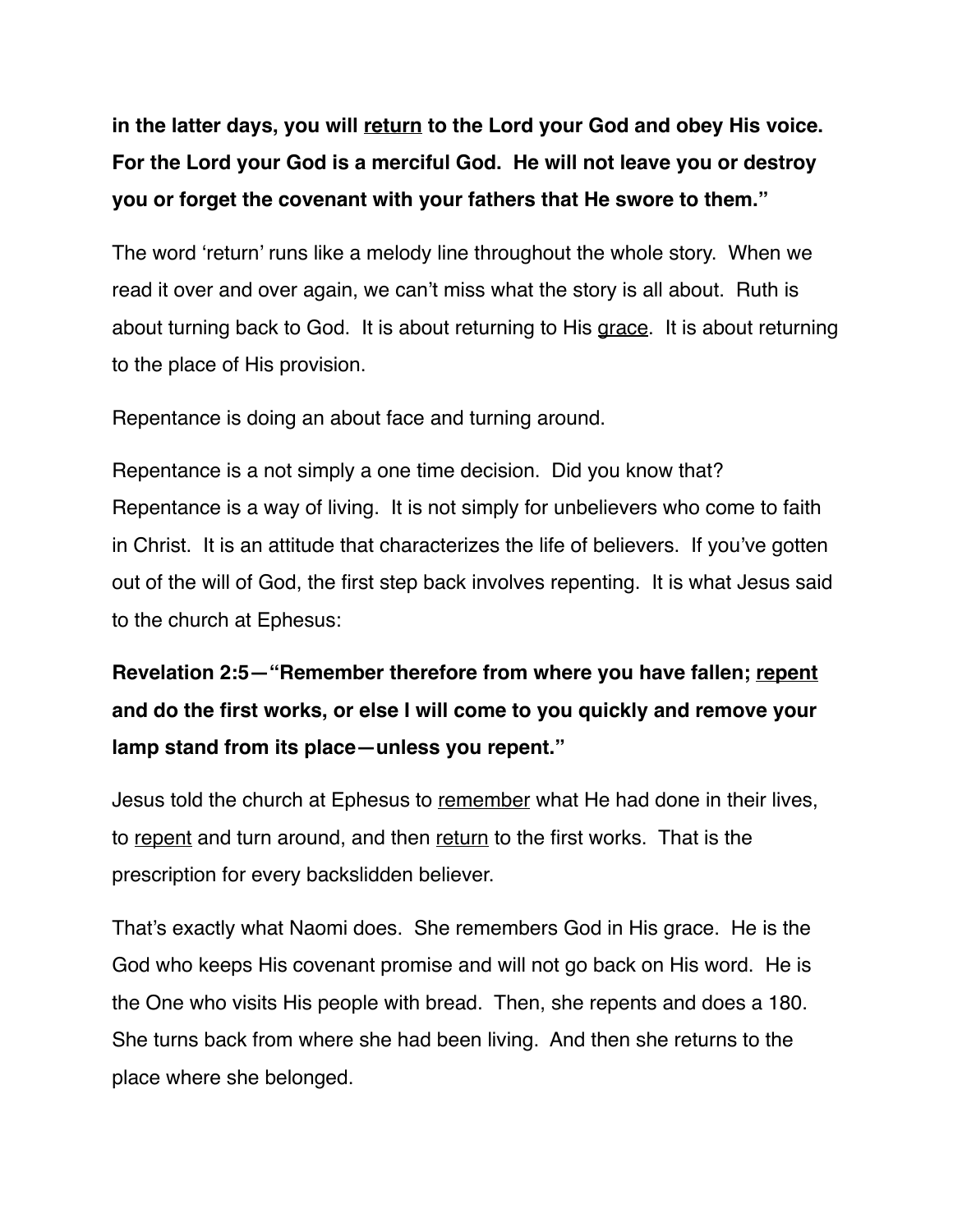### **2—The decision to turn BACK**

*"But Naomi said to her two daughters-in-law, 'Go, return each of you to her mother's house. May the Lord deal kindly with you, as you have dealt with the dead and with me. The Lord grant that you may find rest, each of you in the house of her husband!' Then she kissed them, and they lifted up their voices and wept. And they said to her, 'No, we will return with you to your people.' But Naomi said, 'Turn back, my daughters; why will you go with me? Have I yet sons in my womb that they may become your husbands? Turn back, my daughters; go your way, for I am too old to have a husband. If I should say I have hope, even if I should have a husband this night and should bear sons, would you therefore wait till they were grown? Would you therefore refrain from marrying? No, my daughters, for it is exceedingly bitter to me for your sake that the hand of the Lord has gone out against me." Then they lifted up their voices and wept again. And Orpah kissed her mother-in-law, but Ruth clung to her."*

Naomi makes a decision to turn around. Well, her two daughters-in-law that are with her also have some choices to make. Orpah and Ruth are both faced with their own decisions. Orpah makes a decision to turn back.

Notice a few things:

### The counsel that Naomi gives

Let's be honest, Naomi doesn't give the best counsel here. Remember that following the wisdom of the times is what got this family in trouble in the first place. In her mind, she is doing her daughters-in-law a favor by telling them that they ought to stay in Moab. But what she tells them to do would actually be the worst thing that they could do. Moab had nothing to offer them but death.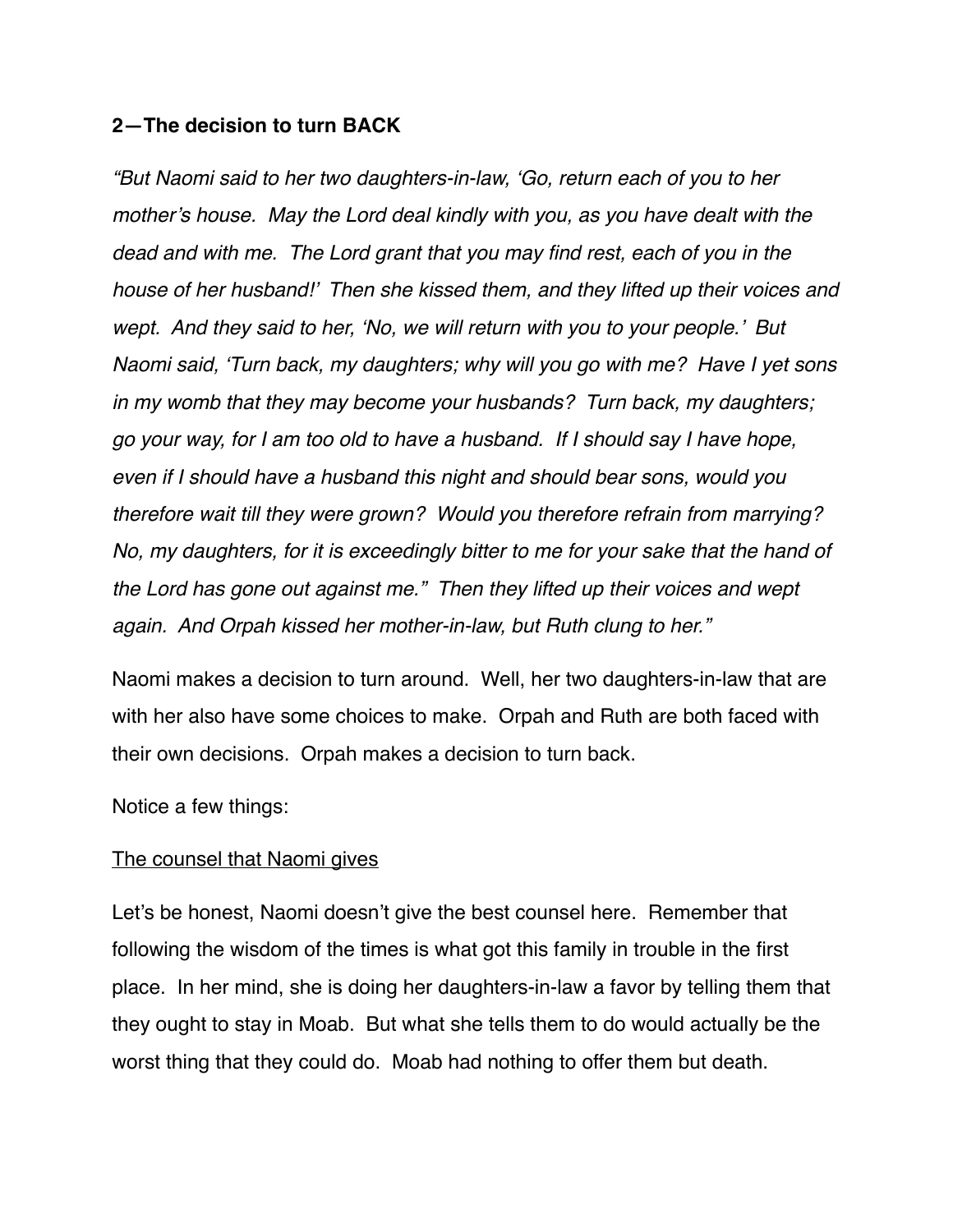A person who is living in a backslidden condition is usually in no place to give counsel to others. The witness of a backslidden Christian is often very detrimental. Think about how we see this illustrated in the life of Jonah. He is a man who was running from the will of God for his life. He gets on board a ship headed in the opposite direction of where God wanted him to go. Think we can run from God?

**Jonah 2:4-5—"But the Lord hurled a great wind upon the sea, and there was a mighty tempest on the sea, so that the ship threatened to break up. Then the mariners were afraid, and each cried out to his god. And they hurled the cargo that was in the ship into the sea to lighten it for them. But Jonah had gone down into the inner part of the ship and had lain down and was fast asleep. So the captain came and said to him, 'What do you mean, you sleeper? Arise, call out to your god! Perhaps the god will give a thought to us, that we may not perish."**

The one man on board who knew the only True and Living God was asleep while everyone around him was in a panic. In a similar way, Naomi may well have been the only one for miles in Moab who knew God. And yet she is telling her daughters-in-law to stay behind, to return to their family and idols. We're not able to witness with conviction to those who ask us about our faith when there is little to nothing in our own lives to authenticate what we say.

What kind of witness do you have? Notice also:

### The outlook that Naomi had adopted

Naomi felt like God's hand had gone out against her. Look at what she says in verse 13—"It is exceedingly bitter to me for your sake that the hand of the Lord has gone out against me." She is looking at her circumstances through the lens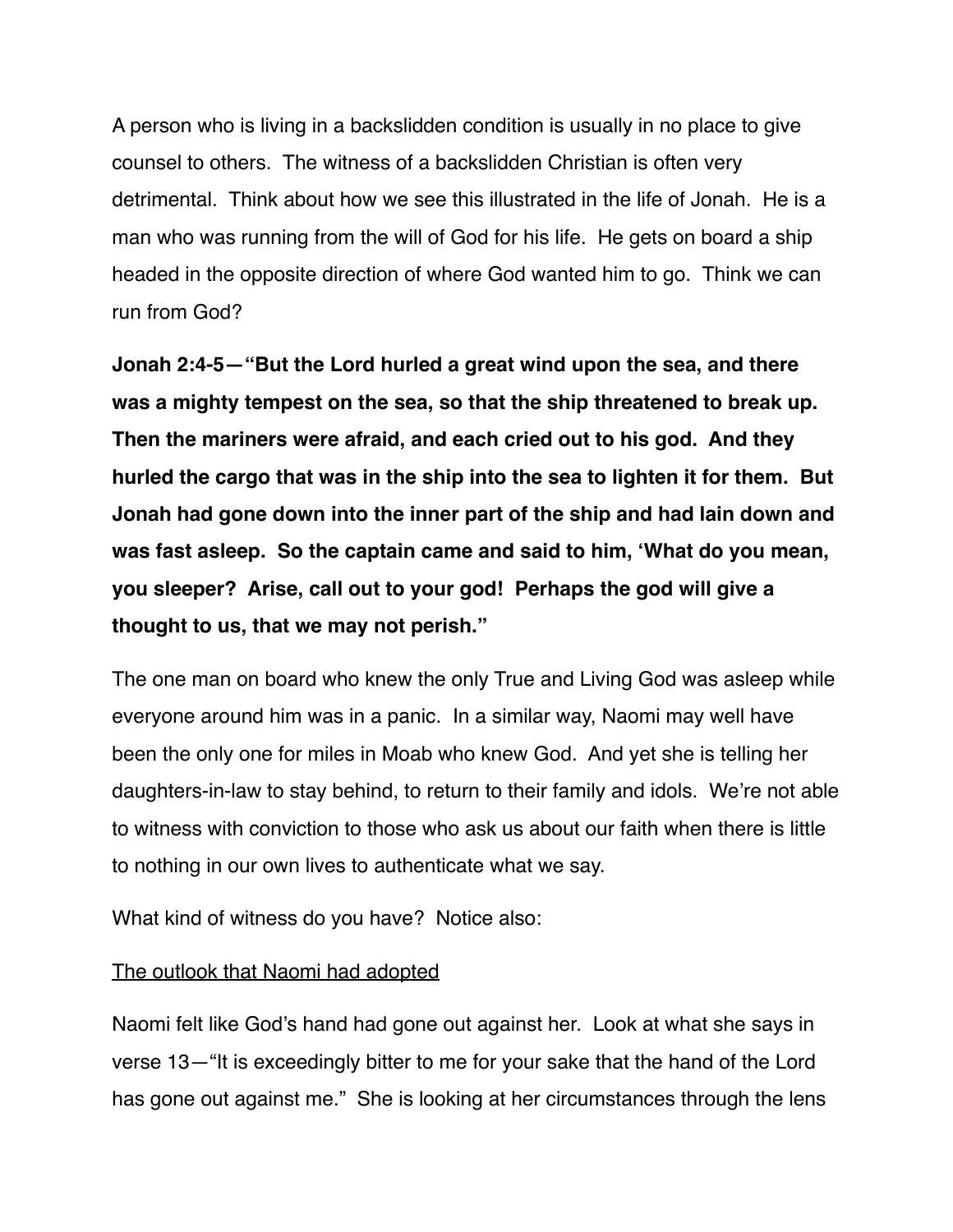of her pain. She's lost everything that was near and dear to her in Moab. Elimelech died. Mahon died. Chilion died. The past ten years of her life had been a personal nightmare. In her mind, nothing else remains for her. Life for Naomi had become very bitter. She says:

**Ruth 1:20-21—"Do not call me Naomi; call me Mara, for the Almighty has dealt very bitterly with me. I went away full, and the Lord has brought me back empty. Why call me Naomi, when the Lord has testified against me and the Almighty has brought calamity upon me?"**

Her words literally mean that her pathway in life has been a bitter one. She's not blaming the Lord, but is simply saying that bitter experiences have characterized her life. Maybe she even regrets the day she left Bethlehem in the first place. She went out full, but is coming back empty. The idea is that she went out full of her own plans, but now she is returning to Bethlehem empty handed.

Think of this—a sharp blade can be a lethal weapon in the hands of a murderer, but it can also be an instrument of healing in the hands of a surgeon. It all depends on the hands of the person who uses it. Though her experience had proved painful and heart-wrenching, God was using the pain of Naomi's life to bring her to the place of repentance. What seems to be a hand that has gone out against her is actually a hand that is working in her favor.

# **Psalm 119:67—"Before I was afflicted I went astray, but now I keep Your word."**

## The decision that Orpah makes

When faced with a crossroads, Orpah makes the decision to go back. Notice that the verse says she kissed Naomi, as in 'goodbye.' Rather than going to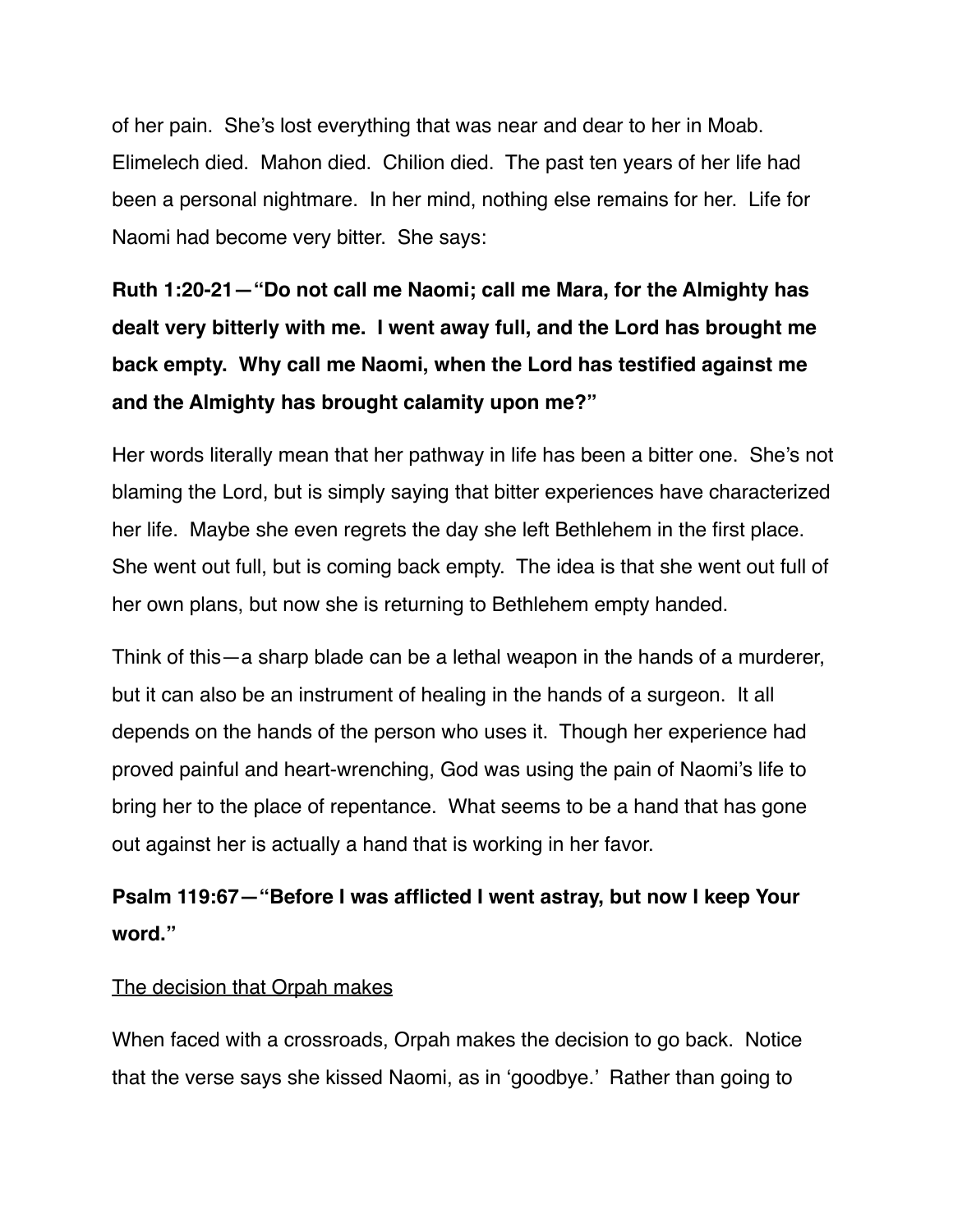Bethlehem with Naomi, Orpah decides to remain in Moab and go back to her former life. What does she go back to? Look at what we're told in verse 15:

*"And [Naomi] said, 'See, your sister-in-law has gone back to her people and to her gods."*

• Orpah goes back to her relatives

In going back to her old way of living, Orpah goes back to family. When faced with the decision to leave or stay, she stays with what she knows. Moab was the place of her birth and her relatives were Moabites. It is amazing to me at how influential a person's family is on the formation of their life, both in good ways and not so good ways.

Jesus often warned people against the danger of allowing family to come between us and our relationship with God. For instance, He once said:

**Matthew 10:37—"Whoever loves father or mother more than Me is not worthy of Me, and whoever loves son or daughter more than Me is not worthy of Me."**

**Luke 14:26—"If anyone comes to Me and does not hate his own father and mother and wife and children and brothers and sisters, yes, and even his own life, he cannot be My disciple. Whoever does not bear his own cross and come after Me cannot be My disciple. For which of you, desiring to build a tower, does not first sit down and count the cost, whether he has enough to complete it? Otherwise, when he has lad a foundation and is not able to finish, all who see it begin to mock him, saying, 'This man began to build and was not able to finish.'"**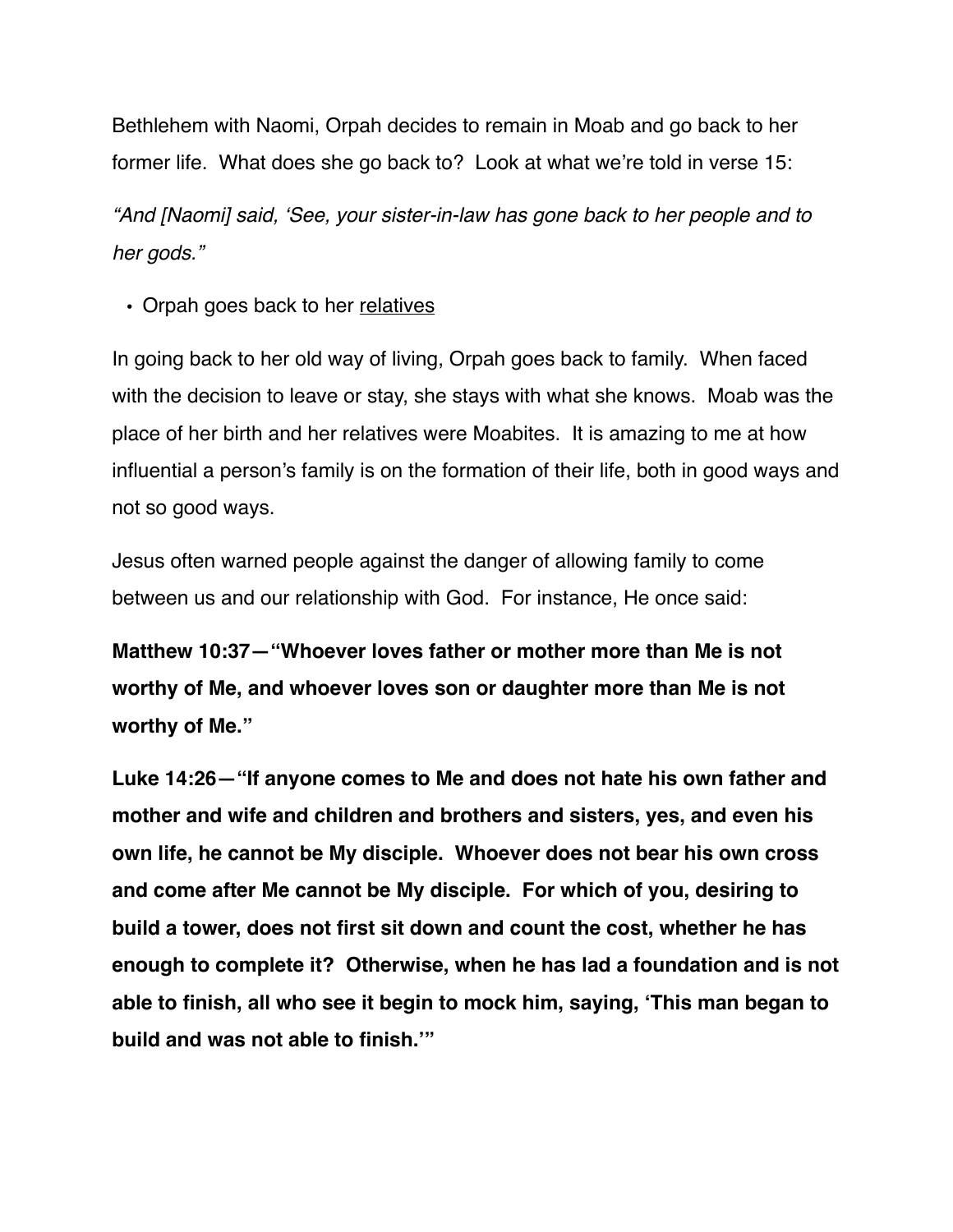**John Stott***—"Jesus never concealed the fact that His religion included a demand as well as an offer. Indeed, the demand was as total as the offer was free. If He offered men His salvation, He also demanded their submission. He gave no encouragement whatever to thoughtless applicants for discipleship. He brought no pressure to bear on any inquirer. He sent irresponsible enthusiasts away empty. Luke 9 tells of three men who either volunteered, or were invited, to follow Jesus; but no one passed the Lord's test. The rich young ruler, too, moral, earnest and attractive, who wanted eternal life on his own terms, went away sorrowful, with his riches intact but with neither life nor Christ as his possession…The Christian landscape is strewn with the wreckage of derelict, half built towers—the ruins of those who began to build and were unable to finish. For thousands of people still ignore Christ's warning and undertake to follow Him without first pausing to reflect on the cost of doing so. The result is the great scandal of Christendom today, so called "nominal Christianity." In countries to which Christian civilization has spread, large numbers of people have covered themselves with a decent, but thin, veneer of Christianity. They have allowed themselves to become somewhat involved, enough to be respectable but not enough to be uncomfortable. Their religion is a great, soft cushion. It protects them from the hard unpleasantness of life, while changing its place and shape to suit their convenience. No wonder the cynics speak of hypocrites in the church and dismiss religion as escapism…The message of Jesus was very different. He never lowered His standards or modified his conditions to make His call more readily acceptable. He asked His first disciples, and He has asked every disciple since, to give Him their thoughtful and total commitment. Nothing less than this will do."*

### • Orpah goes back to her religion

Orpah goes back to family in Moab. Most tragic of all is the fact that Orpah goes back to the gods of Moab. These gods were nothing more than dead idols. They offered her no legitimate salvation. They could not atone for her sins. When faced with the decision, she goes back to Moab and all of its false religion. We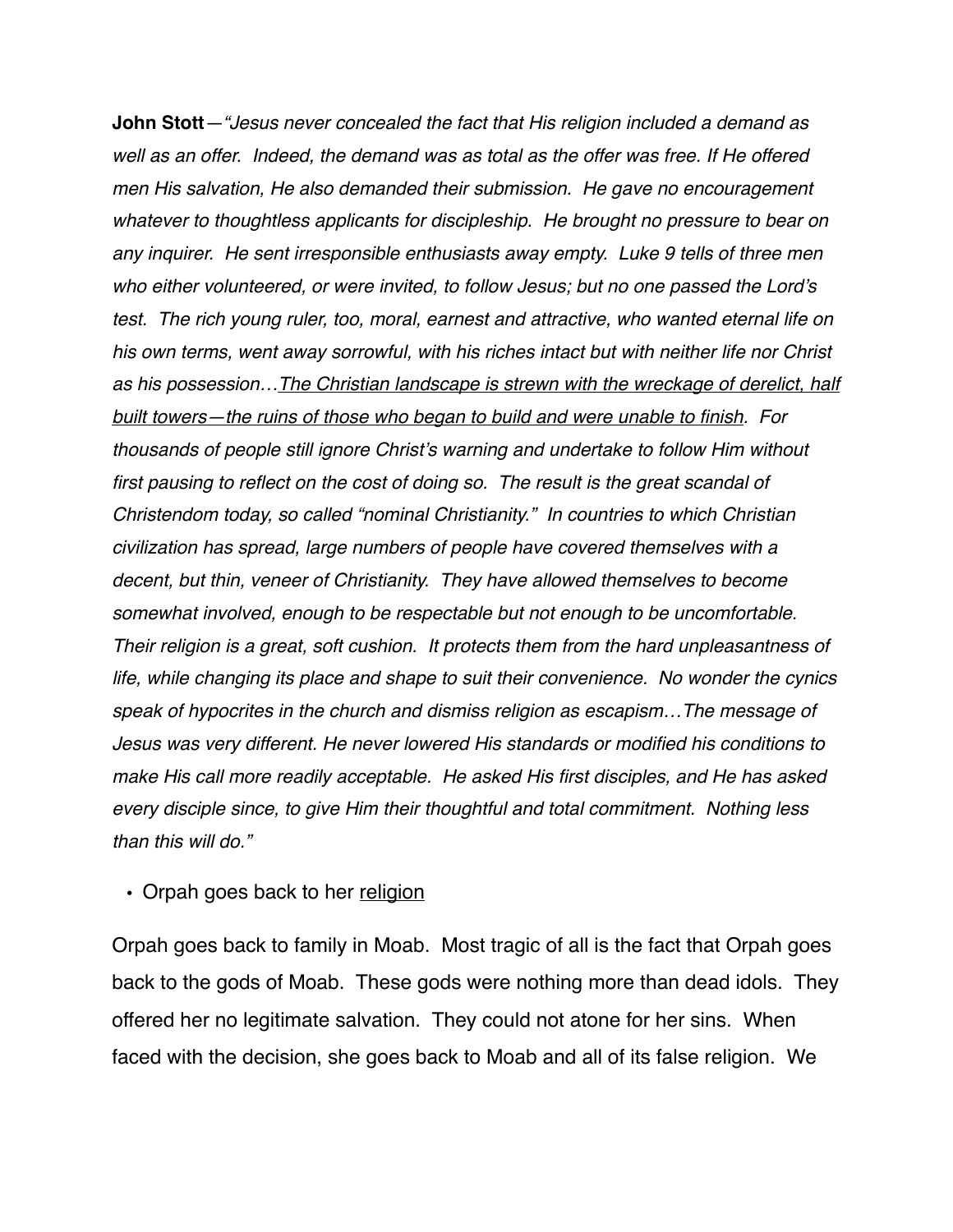never hear of her again. Orpah disappears from the pages of the biblical narrative never to be mentioned again.

It is a picture of a person who has rejected the truth. It is heartbreaking to think that many of us have friends and family, people we work with and live beside who have rejected the truth for a lie. Even more disturbing is the fact that there are untold millions upon millions of people who have never heard the gospel. This makes what we do as the church all the more pressing and urgent.

How many of you know that when God blesses a person, it is always in spite of that person and never because of that person? God blesses Naomi in spite of Naomi.

# **3—The decision to turn FORWARD**

*"And she said, 'See, your sister-in-law has gone back to her people and to her gods; return after your sister-in-law.' But Ruth said, 'Do not urge me to leave you or to return from following you. For where you go I will go, and where you lodge I will lodge. Your people shall be my people, and your God my God. Where you die I will die, and there will I be buried. May the Lord do so to me and more also if anything but death parts me from you.' And when Naomi saw that she was determined to go with her, she said no more."*

Naomi makes a decision to turn around. Orpah makes a decision to turn back. Orpah chooses what is familiar, temporal, and visible. She opts for the wisdom of Moab and turns away from the wisdom of God. But not Ruth! She makes a decision to turn and go forward.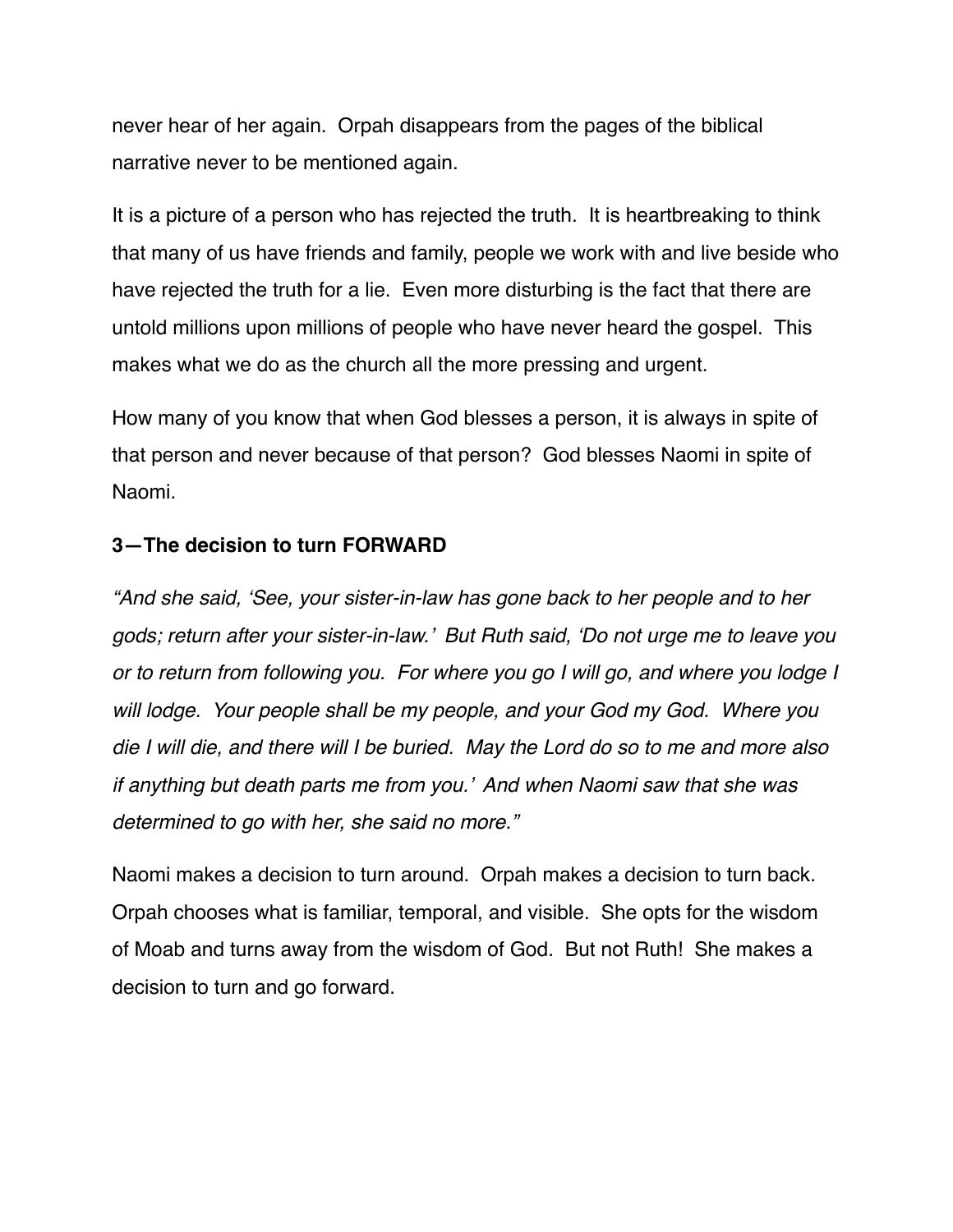Even though Naomi tries to talk her out of the decision, there's no looking back for her. I'm telling you, this is one of the most powerful passages in the entire Bible. It is a conversion story. Listen to how she responds to Naomi:

*"Don't urge me to leave you or to return from following you."*

She's saying, "Don't try to talk me out of following you to Bethlehem. Don't try to convince me to go back to my former way of living!"

I love how this passage read in the King James:

**Ruth 1:16-17—"Entreat me not to leave thee, or to return from following after thee: for whither thou goest, I will go; and where thou lodgest, I will lodge: thy people shall be my people, and thy God my God: Where thou diest, will I die, and there will I be buried: the Lord do so to me, and more also, if aught but death part thee and me."**

The words at the center of Ruth's statement are the jewel in the crown of verses 16-17 and of the whole chapter—"Your people shall be my people, and your God my God."

# **Leviticus 26:12—"I will be your God, and you shall be My people."**

What Ruth does here in the moment of decision becomes a hinge in redemption history. It is a little decision, but one that will greatly affect her future. Not only does it affect her history, but it would prove to be a decision that would alter the course of human history. Her words are more than an expression of human devotion. While it is true that they reflect a deep devotion and determination to go with Naomi to Bethlehem, beyond that is her confession of faith in the God of Naomi. It is a testimony of conversion. It is one of the most powerful confessions of faith in all of the Bible.